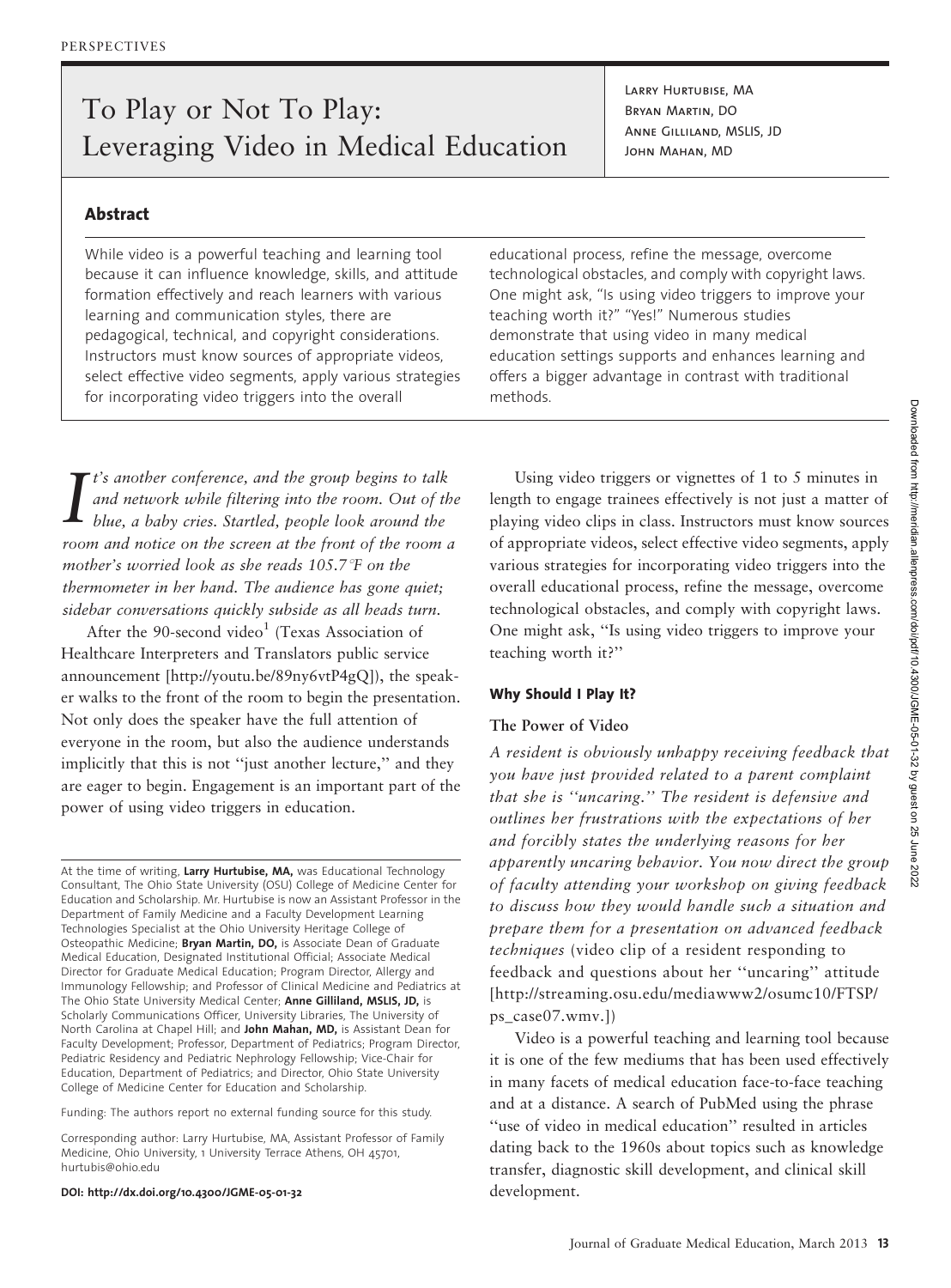Visual images offer several advantages over verbal communication.2 Video can:

- Present more information in a given amount of space and time
- Simplify complex concepts
- Clarify pieces of abstract language-based concepts
- Demonstrate concepts/subjects that are in motion and/or relate to one another
- Be more efficient and effective at getting audience attention.

Research shows that the incorporation of images into the educational process increases learning retention.<sup>3</sup>

A study of teaching methods by Dwyer<sup>4</sup> demonstrated that telling alone, showing visually alone, and combined telling and showing all resulted in at least 70% recall at 3 hours. However, 3 days later, retention was 10% for telling alone and 20% for showing alone, versus 65% for combined telling and showing. $2-4$ 

## What's Available Out There?

Many types of video clips that could be useful in medical education settings are already available, often for free. The depth and breadth of available video are truly staggering. For example, think of incorporating a video clip of a group of medical students singing and dancing  $\dot{a}$  la MTV, only their subject is diagnosing Wenckebach (video ''Diagnosis Wenckebach,'' http://youtu.be/GVxJJ2DBPiQ).5

We have used this video as a break during an afternoon workshop to energize the audience and spark a rich discussion of the pros and cons of encouraging students to create and share educational videos on YouTube. Mentoring students as they create such pieces to improve accuracy and develop their professional identity may provide additional opportunities to teach.

Videos can be created for specific purposes, particularly as the cost of production and the familiarity with this process spread. For example, videos can be specifically created with real people (students, trainees, faculty, actors, and others) or with animation to deliver intended messages or demonstrate important concepts and behaviors.

Already prepared videos may also serve important purposes. There are many sources of prepared videos suitable for medical education. Universities, state organizations, and medical specialty associations have video collections. TABLE 1 lists video clips and segments that are freely available on the Internet.

#### How Do I Choose What to Play?

#### Remember It's Fractal

Eerie music plays as a young boy sleeps. Underneath the bed, in the dark, the eyes of a monster are watching. As the monster's shadow grows, the boy wakes, screaming, scaring the monster, who trips on a soccer ball and falls on some jacks. The lights come on. The boy is a simulator and the student monster receives feedback (video, ''Monsters in Training,'' http://youtu.be/Z9C0yVgTcbs).9

In 1998, at the beginning of the Internet age, Siegfried Meryn<sup>10</sup> proposed that effective use of multimedia is quite relevant for medical communication. Stimulus videotape, when used effectively, provides five major elements of ''fractal'' communication and thus actively engages the learner on multiple levels. Meryn emphasized that the multimedia/Internet generation attends to ''fractal communication.''10 Fractal communication is ''information in a nutshell,'' served up in modules with five major elements (TABLE 2 ).

Video triggers can be used effectively to (1) gain the learners' attention, (2) provide a visual lesson or reinforcement of a concept, and (3) evoke an emotional

| TABLE 1                                                                            | <b>VIDEO CLIPS AVAILABLE ONLINE</b> |                                                                                                                                                                                                                                                                                                                                                                                                                                                            |  |
|------------------------------------------------------------------------------------|-------------------------------------|------------------------------------------------------------------------------------------------------------------------------------------------------------------------------------------------------------------------------------------------------------------------------------------------------------------------------------------------------------------------------------------------------------------------------------------------------------|--|
| Source, Reference                                                                  |                                     | <b>Description</b>                                                                                                                                                                                                                                                                                                                                                                                                                                         |  |
| New England Journal of Medicine (NEJM) Videos in Clinical<br>Medicine <sup>6</sup> |                                     | NEJM hosts videos in clinical medicine (showing videos of medical<br>procedures) and a weekly Image Challenge.                                                                                                                                                                                                                                                                                                                                             |  |
| TED videos <sup>7</sup>                                                            |                                     | TED is a nonprofit organization devoted to Ideas Worth Spreading. TED<br>began in 1984 as a conference, bringing together people from three worlds:<br>technology, entertainment, and design (TED). Since then, its scope has<br>become broader and now includes the award-winning TEDTalks video site.<br>TED videos have high-quality content and production values. They are<br>usually 15-20 minutes long (vs. YouTube videos, which are 2-5 minutes). |  |
| YouTube <sup>8</sup>                                                               |                                     | YouTube is a video-sharing website that includes edited clips from popular<br>TV programs and movies. Because of its popularity, educators in disciplines<br>such as public health and medical education leverage YouTube to distribute<br>videos. Medical students have posted many entertaining videos illustrating<br>medical conditions.                                                                                                               |  |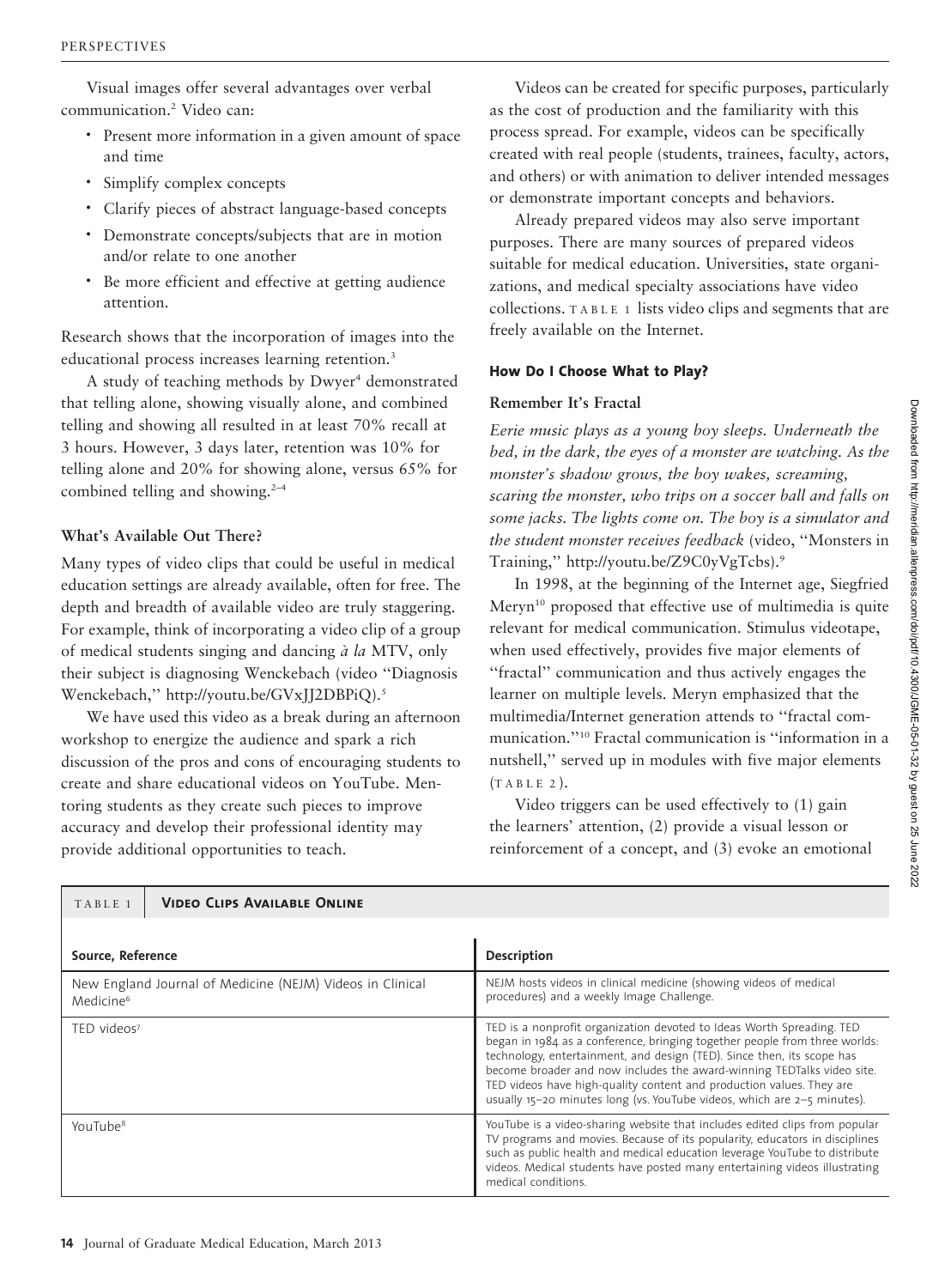| <b>FRACTAL COMMUNICATION</b><br>TABLE 2 |                                                                                                                                                                                                |  |  |  |
|-----------------------------------------|------------------------------------------------------------------------------------------------------------------------------------------------------------------------------------------------|--|--|--|
|                                         |                                                                                                                                                                                                |  |  |  |
| <b>Fractal Communication Element</b>    | <b>Description</b>                                                                                                                                                                             |  |  |  |
| Novelty                                 | Learners engage in what is new. Tying a message to new or contemporary<br>topics, characters, or personalities increases the chance of getting the<br>message across.                          |  |  |  |
| Utility                                 | Trainees attend to what they find useful, specifically what they will use right<br>away.                                                                                                       |  |  |  |
| Emotional impact                        | As Dan and Chip Heath propose in their 2004 book Made to Stick, people<br>care about ideas the most when the ideas inspire an emotion. People feel for<br>other people, not for abstractions." |  |  |  |
| Conversational                          | Trainees are most receptive to information when the topic is of interest.                                                                                                                      |  |  |  |
| Entertainment                           | Most people prefer and desire to be entertained.                                                                                                                                               |  |  |  |

response. ''Messages also become stickier when they come in the form of a story that elicits emotion in readers or listeners. Patients' stories are what make the acquisition of medical knowledge compelling. They serve as the scaffolding on which facts and concepts can be organized and reinforced.''12

### Play To Teach

#### Examples of Video-Based Activities

Video triggers can be very useful in demonstrating patient findings and physical examination methods,<sup>13</sup> procedural skills, $14$  and communication skills $15$ ; video clips can by particularly useful in providing examples and context related to other Accreditation Council for Graduate Medical Education (ACGME) competency domains (TABLE 3 ).

One of the challenges when using video triggers is determining how to encourage the learner to interact fully with the video activity. A strategy for large groups is to

direct learners to write their thoughts and then compare them in pairs or small groups. After the small group discussion of concepts generated by the learners, the instructor can share thoughts about the meaning. The use of video examples in the domains of professionalism and communication allows the discussion to move from ''what did you do that was right or wrong?'' to ''how could the participants in the video have done better?'' and ''what did THEY do that was right or wrong?''

It is possible to derive multiple different instructional uses from the same video clip. For example, a video clip developed with the user-friendly online program XTranormal (http://www.xtranormal.com/) has been used to facilitate discussions of professionalism values in a workshop on communication and as part of a workshop on patient safety. The potential use of such a video clip is limited only by the imagination and needs of the instructors.

| TABLE 3 |  |  |  |  |  |  |
|---------|--|--|--|--|--|--|
|---------|--|--|--|--|--|--|

USE OF VIDEO CLIPS RELATED TO ACGME COMPETENCY DOMAINS

| <b>ACGME Domain</b>                     | Videos Provide Examples of                                                                                                                                                                                                                                                                                                                      |
|-----------------------------------------|-------------------------------------------------------------------------------------------------------------------------------------------------------------------------------------------------------------------------------------------------------------------------------------------------------------------------------------------------|
| Medical knowledge                       | Physical findings, organization of concepts (concept maps), and the<br>possibility of "breaking down" responses in a case to find the break(s) in<br>medical knowledge that leads to problems and poor outcomes<br>Videos also allow consistent demonstration of findings over time and, to<br>different learners, for comparative evaluations. |
| Patient care                            | Historical statements, procedures, physical and kinesthetic treatments, and<br>safe portrayal of "high emotion" situations                                                                                                                                                                                                                      |
| Practice-based learning and improvement | Visual examples of data analyses, statistical methods, illustration, and<br>discussion of improper techniques                                                                                                                                                                                                                                   |
| Communications                          | Examples of effective communication methods and communication<br>problems                                                                                                                                                                                                                                                                       |
| Professionalism                         | Demonstration of lapses in and challenges to professionalism                                                                                                                                                                                                                                                                                    |
| Systems-based practice                  | Demonstration of medical systems and providers in action and interactions                                                                                                                                                                                                                                                                       |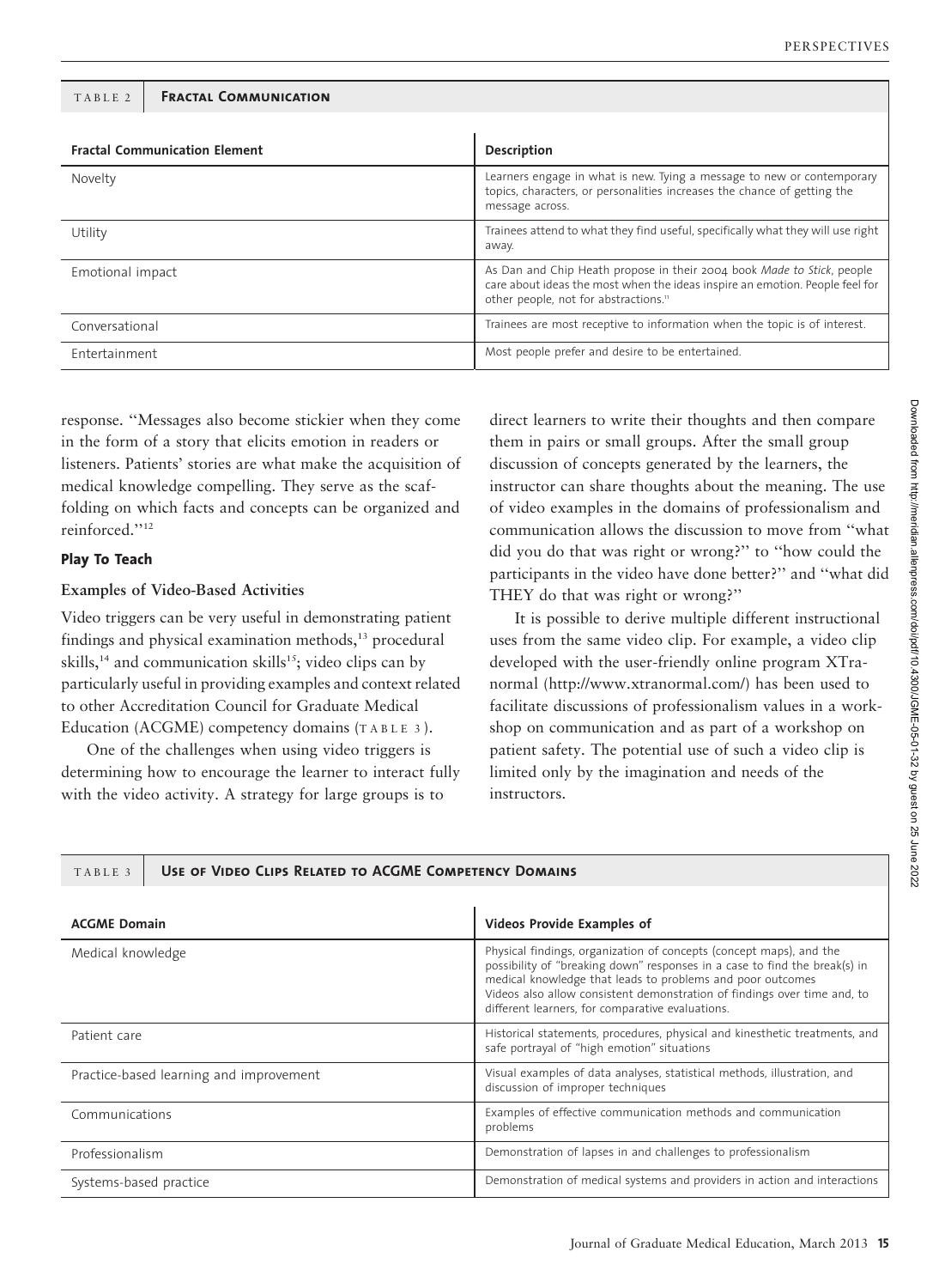#### Do I Have the Right to Play It?

### Copyright Issues in Teaching

By making judicious use of the fair use exception to copyright law, educators can use video clips for teaching and still stay within the law. Depending on the educational setting, copyright exceptions for face-to-face teaching or distance learning may also apply, but fair use is the broadest and most useful exception for a variety of instructional scenarios.

Copyright law gives the exclusive rights of reproduction, preparation of derivative works, distribution, public display, public performance, and performance by means of digital audio transmissions during the duration of the copyright term.16 To balance these broad rights, the copyright law also contains a number of exceptions. Under US law, one of the foremost exceptions is fair use, which allows for some use of copyrighted material without permission for some socially useful purposes.

The fair use statute lists a number of purposes for which fair use may be allowed, including ''criticism, comment, news reporting, teaching (including multiple copies for classroom use), scholarship, or research.''17 The list is intended to be descriptive. It gives examples of the kinds of uses that may be fair, but it is not a definitive list. In order to do a fair use analysis, the law requires that the following four factors be used to determine whether the use is fair<sup>17</sup>:

- 1. The purpose and character of the use, including whether such use is of a commercial nature or is for nonprofit educational purposes;
- 2. The nature of the copyrighted work;
- 3. The amount and substantiality of the portion used in relation to the copyrighted work as a whole;
- 4. The effect of the use upon the potential market for or value of the copyrighted work.

Consideration of these factors should not be a mechanical tallying but rather a balancing of all four factors. Many educators find it helpful to use a checklist, such as the one developed by the Columbia University Copyright Advisory Office, to arrange their thoughts about the fair use factors in an organized way.18 A checklist shows the different attributes and issues based on statutory law, court cases, and practices in the community that make it more or less likely that a use is fair. It can be helpful to fill out the checklist and sign and date it in order to have a record of decisions made and to show a good faith process. Careful fair use analysis needs to be done when adding video to any online learning management or course reserve system.

The video ''What is Fair Use'' shows a graphical representation of the process of learning about and balancing the factors.19 Not every educational use of copyrighted material is a fair use, but thoughtful consideration and application of the fair use factors can allow educators to take advantage of this copyright exception in a reasonable way.

# Will it Play? Anything That Can Go Wrong Will Go Wrong

#### Delivering the Content

The movie doesn't play…there is no sound…the movie is jerky and pauses…the video is not in PowerPoint….Where is the movie?…. All that is on the screen is a white/black rectangle…. Using video in a presentation requires some preparation and care. All the above-mentioned problems can happen to any presenter. It is important for anyone who wishes to use video in a presentation to understand that video makes high-level demands on computer systems, software, and people. It is always best to test the video on the equipment that will be used for the actual presentation, whenever possible. When that is not possible, there are several ways to maximize the possibility of success.

Unlike images, which become a part of the !!slide, video (and audio) inserted into a PowerPoint presentation (Microsoft, Redmond, WA) is not actually embedded in the PowerPoint file. This means that if PowerPoint files containing videos are created on one computer and moved to another computer for the presentation, all associated files must be transferred. Additionally, not all video file types will play in PowerPoint. Often, incompatible movies require additional application software.

To help ensure that the video works flawlessly, remember the Three Ps

- Preliminary actions
- Prepare (for the worst)
- Practice (preferably on the actual presentation equipment)

#### Preliminary Actions

Know where files are saved, how to use hyperlinks, and most importantly, make friends on technical support teams.

Sending the presentation ahead of time enables the technical support staff to load it into the presentation computer and check it. In many cases, they will be familiar with the pitfalls of showing videos in their venue and will make sure the videos are linked properly and can check the audio. A speaker ready room, which is available at many larger meetings, is invaluable for testing the presentation.

There are many ways to insert or link a video to a PowerPoint file. Each method has strengths and weaknesses; however, they all rely on having access to the video file or Internet URL for the video. One of the easiest ways to ensure success is to save the PowerPoint file and the linked video files all in the same folder. To transfer the files,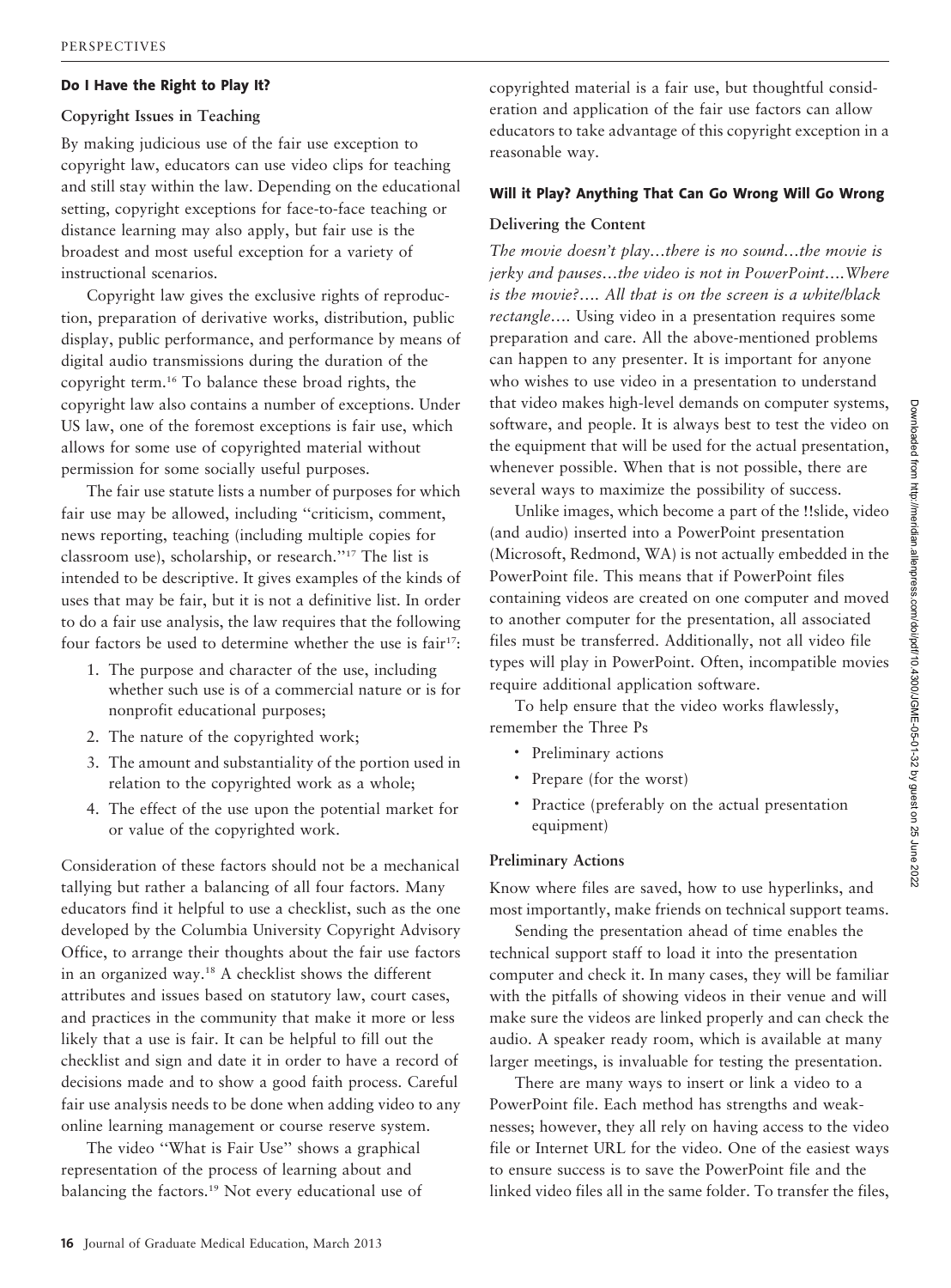TABLE 4 Common Problems in Use of Video Triggers in Presentation

| Problem                        | 3 P Steps                                                                                                                                                 |  |  |
|--------------------------------|-----------------------------------------------------------------------------------------------------------------------------------------------------------|--|--|
| The movie doesn't play         | Hyperlink doesn't work?                                                                                                                                   |  |  |
|                                | • Make sure hyperlinks work before the presentation. Make certain the<br>hyperlink is linked to the correct address.                                      |  |  |
| Video (not) in PowerPoint      | Have a backup method                                                                                                                                      |  |  |
|                                | • If possible, have a backup. Put an extra copy of the video on the desktop,<br>pause the PowerPoint, play video manually, and go back to the PowerPoint. |  |  |
| There is no sound in the movie | Check audio settings and equipment                                                                                                                        |  |  |
|                                | • Make sure the computer is not muted.                                                                                                                    |  |  |
|                                | Beware of recording software.<br>$\bullet$<br>Check compatibility before beginning the presentation, if possible.                                         |  |  |
| The movie is jerky and pauses  | This may be due to a computer that does not have the graphics capability<br>$\bullet$<br>to run the video. Reduce the size of the video viewing area.     |  |  |
| Still no video                 |                                                                                                                                                           |  |  |
| -Where is the movie?           | Review hyperlink information<br>$\bullet$                                                                                                                 |  |  |
| -White rectangle               | Check the movie file name<br>• It may be too long (>128 characters).                                                                                      |  |  |
| -Black rectangle               | Usually the problem is the computer is not compatible with the video.<br>• Test the video on the computer ahead of time to prevent this problem.          |  |  |
|                                |                                                                                                                                                           |  |  |

zip that folder and send it to the technical support staff at the presentation venue. As a backup, copy the folder and all the files to a portable drive.

When using an Internet video clip, ensure that Internet access will be available during the presentation. Hyperlink to the video's online location and play it from the internet during the presentation. Of course, in this scenario, if the internet connection is broken, the video will not play.

#### Prepare (For the Worst)–Know What To Do if It Won't Play

In essence, ''preparing for the worst'' at the most basic level means being prepared for the video to not play in the middle of a high-stakes presentation.

To be prepared for failure:

- Practice to ensure the video works
- Practice what to do when the video does not work
	- What to say as people try to fix the problem
	- Know what to say to make the teaching and learning points for the video, even without the video

A list of common problems in presenting video triggers is presented in TABLE 4 .

#### Practice

Arriving at the presentation venue only a few minutes early with portable drive in hand and informing technical support that there is video in the presentation is tantamount to ensuring the worst will happen (TABLE 4 ). Conversely,

sending presentation files ahead of time, carrying backup files, and practicing at the presentation venue on the day of (or day before, if possible) the presentation will mitigate most of the worst things that can happen.

- Make certain that the video plays
- Make sure to check the audio levels
- Make certain all the files are on a portable drive
- Know what to do if there is a problem, before the presentation begins

While video triggers may have an impact, they may make a presentation technically more difficult. It is demanding for equipment, and despite improvements in computer graphics, there remains the possibility of having a blank screen where the video should be. Even when compressed by making the viewing size smaller or removing some of the definition, files can be large and difficult to e-mail. However, despite the pitfalls of using video, we have found it to be a great way to increase the effectiveness of presentations.

#### Conclusions

Is using video triggers to improve your teaching worth it? Based on our experience, the answer is a definite YES!

While the ability to combine images with sound is now more than a century old, this process still remarkably engages the audience in a way that mere description alone, sound alone, or static image alone cannot. Faculty,